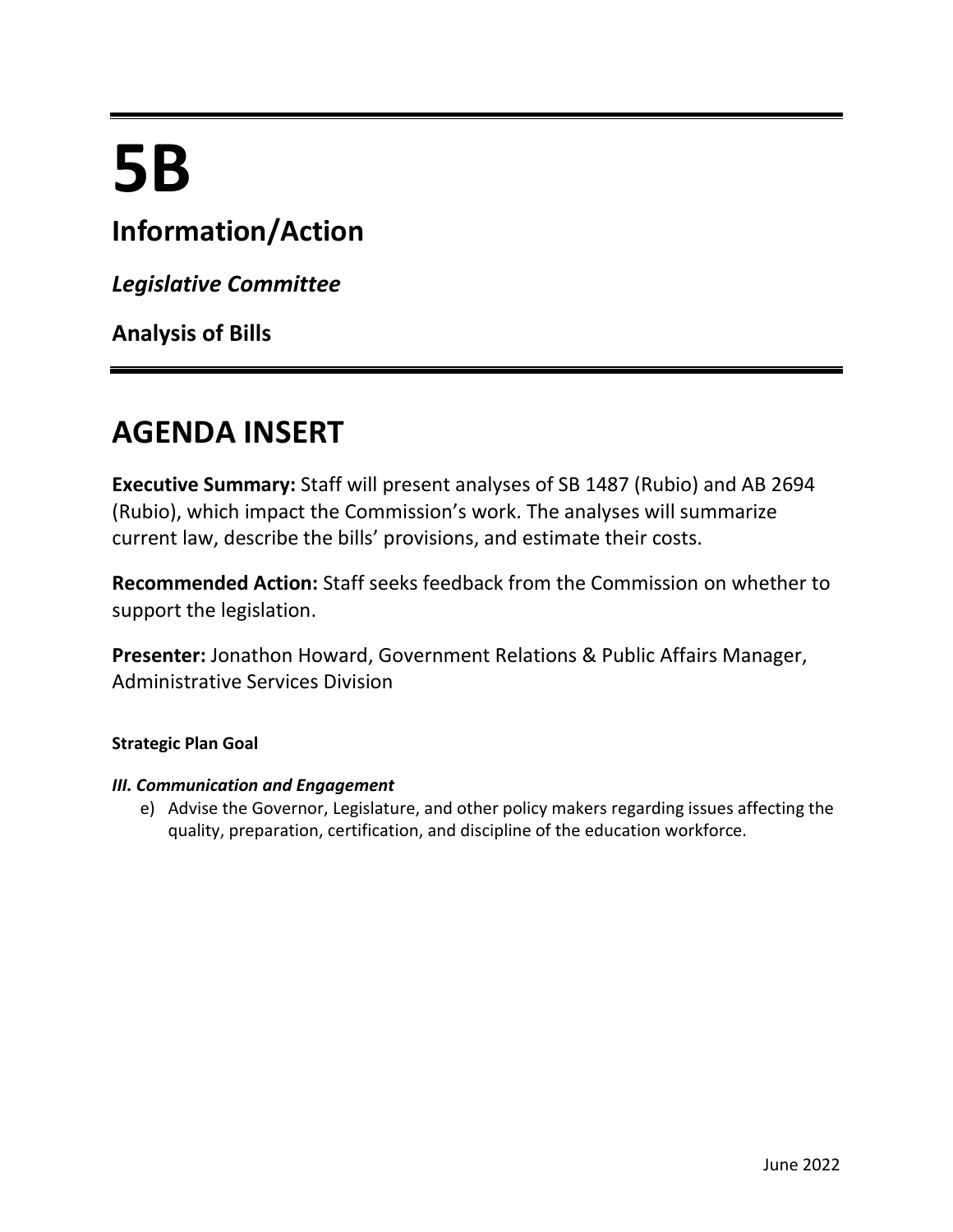### **Bill Analysis**

#### **SB 1487 (Rubio) - [Teacher credentialing: survey: teacher resignations](https://leginfo.legislature.ca.gov/faces/billNavClient.xhtml?bill_id=202120220SB1487)**

**Sponsor:** N/A **Introduced:** February 18, 2022 **Status:** Passed Senate (39-0); Referred to Assembly Education Committee

#### **Summary**

SB 1487 requires the Commission on Teacher Credentialing (Commission) to develop, and local education agencies (LEAs) to administer and report on, a survey of teachers exiting the profession.

SB 1487 specifically requires the Commission to develop a survey, with input from education stakeholders by July 1, 2023, for purposes of collecting data from teachers of LEAs resigning their positions, including whether they are exiting the profession.

Additionally, this bill requires LEAs, beginning with the 2023-24 school year, to administer the survey within 15 days of a teacher resigning their position or electing not to accept a teaching assignment for the upcoming school year, and to report the results of the surveys to the Commission annually.

Finally, this bill requires the Commission to prepare an annual report that compiles the LEA data, submit the report to the California Department of Education and the Legislature, and post the report on its internet website.

#### **Background**

Existing law establishes the minimum requirements for the preliminary multiple or single subject teaching credential and specialist teaching credential in special education for first time applicants for that credential who are not credentialed in another state, including completion of a baccalaureate or higher degree, except in professional education, from a regionally accredited college or university, and completion of a Commission-approved teacher preparation program.

Existing law also requires individuals who complete a professional teacher preparation program and receive a five-year preliminary credential to earn a clear credential through one of the following options: (a) complete a Commission-approved Teacher Induction Program and apply for the clear credential through the Induction program sponsor; or (b) obtain certification by the National Board for Professional Teaching Standards.

The Learning Policy Institute's 2016 report, "Addressing California's Emerging Teacher Shortage: [An Analysis of Sources and Solutions](https://learningpolicyinstitute.org/sites/default/files/product-files/LPI-Report-AddressingCA_TeacherShortage.pdf)" included the following summary: "After many years of teacher layoffs in California, school districts around the state are hiring again. With the influx of new K-12 funding, districts are looking to lower student-teacher ratios and reinstate classes and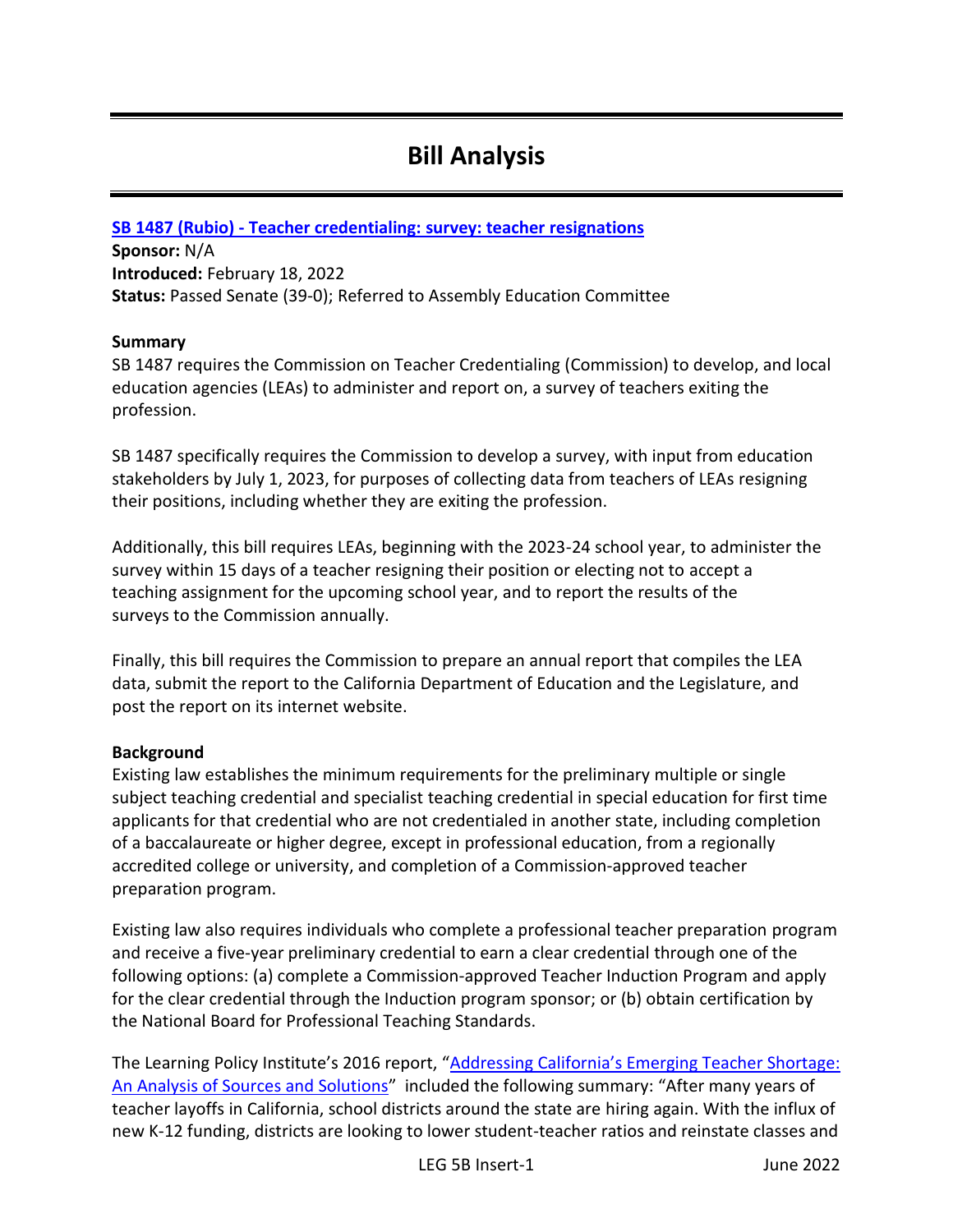programs that were reduced or eliminated during the Great Recession. However, mounting evidence indicates that teacher supply has not kept pace with the increased demand." Among other things, the report included a finding that enrollment in educator preparation programs has dropped by more than 70 percent over the last decade.

According to the author of this bill, "Prior to the onset of the pandemic, California has been experiencing a severe teacher shortage with significantly low numbers of educators entering the profession, and high numbers of educators leaving the profession.

"California's supply of new, credentialed teachers plummeted by nearly 70 percent in the decade from 2001–02 to 2011–12 as the state's education budgets shrank. Today, the State Teachers' Retirement System also confirms the shortage of teachers by reporting a surge of an increase of more than 25 percent of retirements within the first half of 2020 than the previous year. The retirements, combined with a severe shortage in substitutes, led to an unprecedented shortage in teachers."

#### **Analysis**

A survey of teachers leaving their positions will shed light on factors impacting mobility and attrition of the workforce that will help the state better understand what is happening with the education workforce. Discussions by Commission staff to identify ways to effectively implement the bill as currently written have led to the development of the amendment below that may be recommended to the author:

• Instead of having the Commission create, implement, monitor, and manage a new survey, it would be more efficient to add questions relating to leaving the teaching field and resignation to the existing California School Staff Survey managed and overseen by the California Department of Education, and require LEAs to complete the survey every year.

#### **Prior Legislation**

None Identified

#### **Fiscal Impact**

Commission staff estimates ongoing special fund costs of approximately \$150,000 each year, and additional one-time special fund costs of \$150,000 to comply with the provisions of this bill. Commission staff believe it would need a one-year limited-term information systems analyst position to build the survey system, and a permanent research analyst position to develop and maintain the survey, analyze the responses, and prepare the annual report. These costs could be offset by resources currently proposed in the Governor's Budget for staffing a research team at the Commission.

#### **Organization Positions**

*Support* None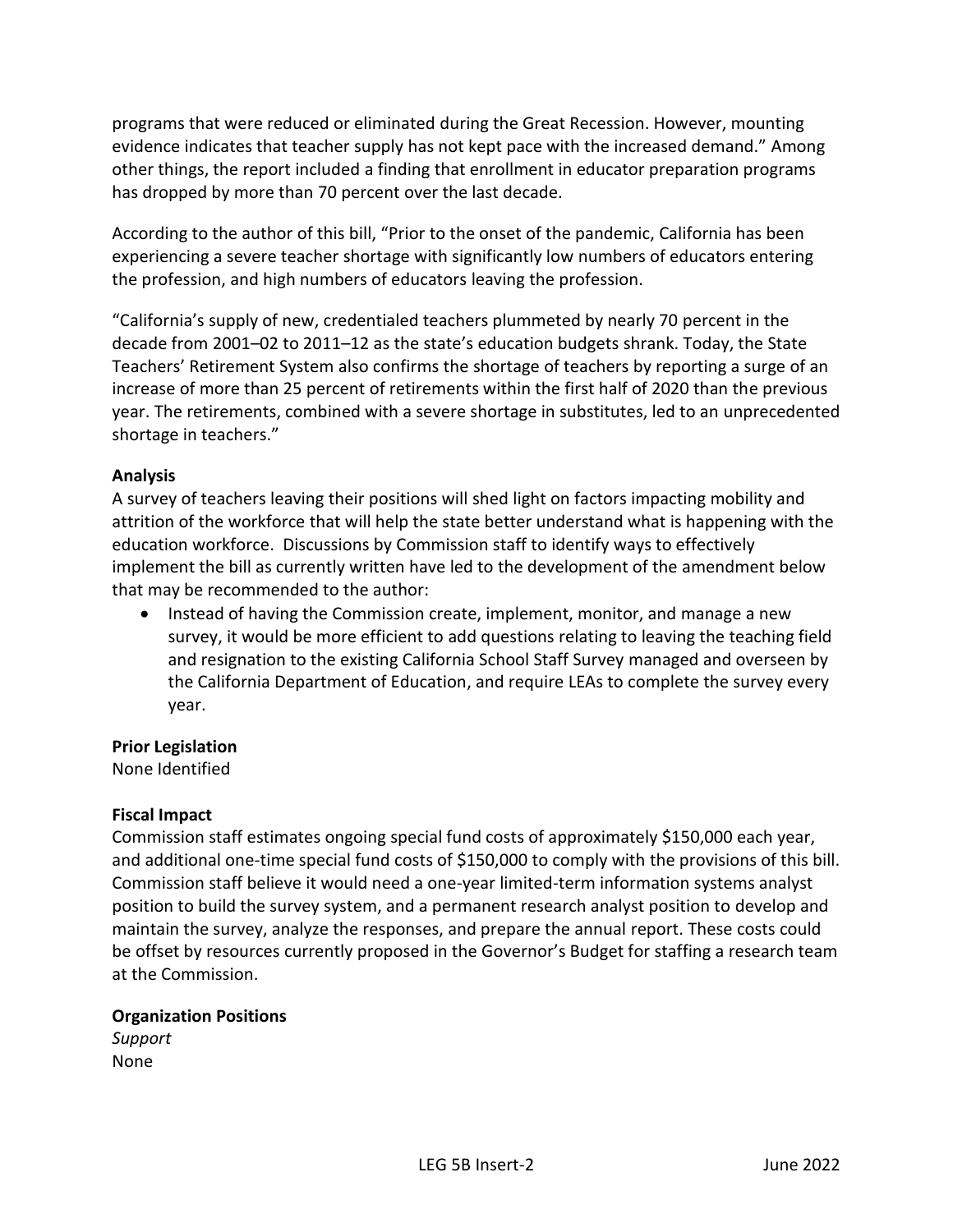*Opposition* None

#### **Staff Recommendation**

Staff recommends that the Commission support the legislation and recommend the above amendment to the author.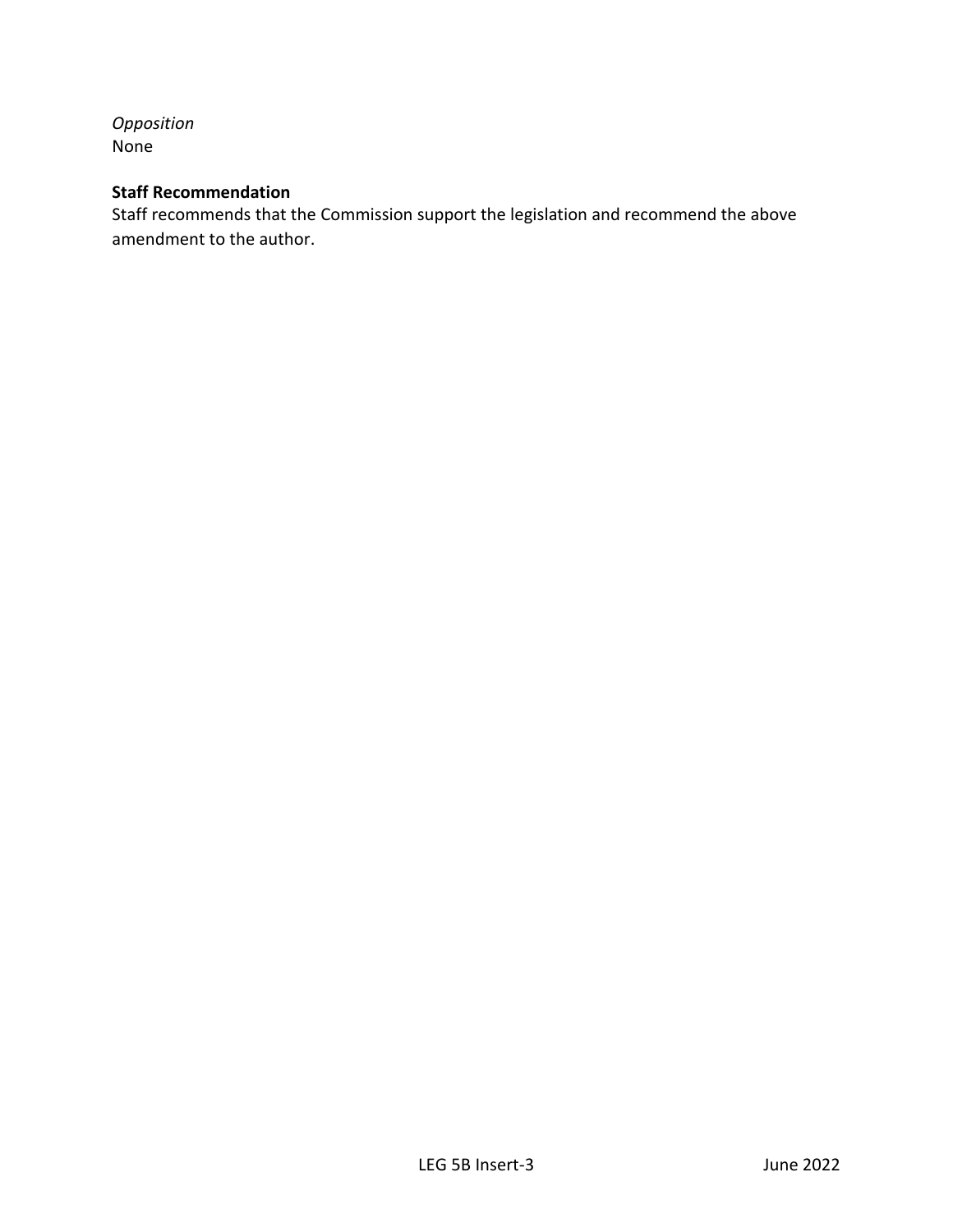## **Bill Analysis**

#### **AB 2694 (Rubio) - [Teacher credentialing: teacher induction programs: Beginning Teacher](https://leginfo.legislature.ca.gov/faces/billNavClient.xhtml?bill_id=202120220AB2694)  [Retention and Support Grant](https://leginfo.legislature.ca.gov/faces/billNavClient.xhtml?bill_id=202120220AB2694)**

**Sponsor:** State Superintendent of Public Instruction, Tony Thurmond **Introduced:** February 18, 2022 **Status:** Passed Assembly (74-0); Referred to Senate Rules Committee for Assignment

#### **Summary**

AB 2694 establishes, upon appropriation, the beginning teacher retention and support grant program to fund teacher induction program costs, administered by the Commission on Teacher Credentialing (Commission).

AB 2694 requires the Commission to award grants according to the following priorities:

- a) Programs with a large number of candidates who have not yet completed the teaching performance assessment or the reading instruction competence assessment. Programs awarded grant funds based on this priority shall first apply the funds to assist its candidates in completing one or both of those requirements. That assistance includes, but is not limited to, training mentors to support candidates in completing a performance assessment or reading instruction competence assessment, or contracting with commission-approved preliminary teacher preparation programs to provide mentoring support for the completion of required assessments; and,
- b) Programs with a large number of candidates who pay induction program costs personally.

Additionally, this bill states that a grant to a beginning teacher induction program shall not exceed \$3,500 per participating teacher for use on behalf of a participating teacher for mentor training, stipends for mentor teachers, other beginning teacher induction costs following initial preparation, or for the examination or assessment fee for one administration of the reading instruction competence assessment (RICA) or a teaching performance assessment (TPA).

Finally, this bill states that a participating school district, county office of education (COE), institution of higher education or charter school shall not charge a fee to a beginning teacher to participate in a beginning teacher induction program

#### **Background**

Existing law requires a teacher to complete one of the following beginning teacher induction programs to obtain a clear multiple or single subject teaching credential:

a) A program of beginning teacher support and assessment approved by the Commission and the California Department of Education (CDE), a provision of the Marian Bergeson Beginning Teacher Support and Assessment System;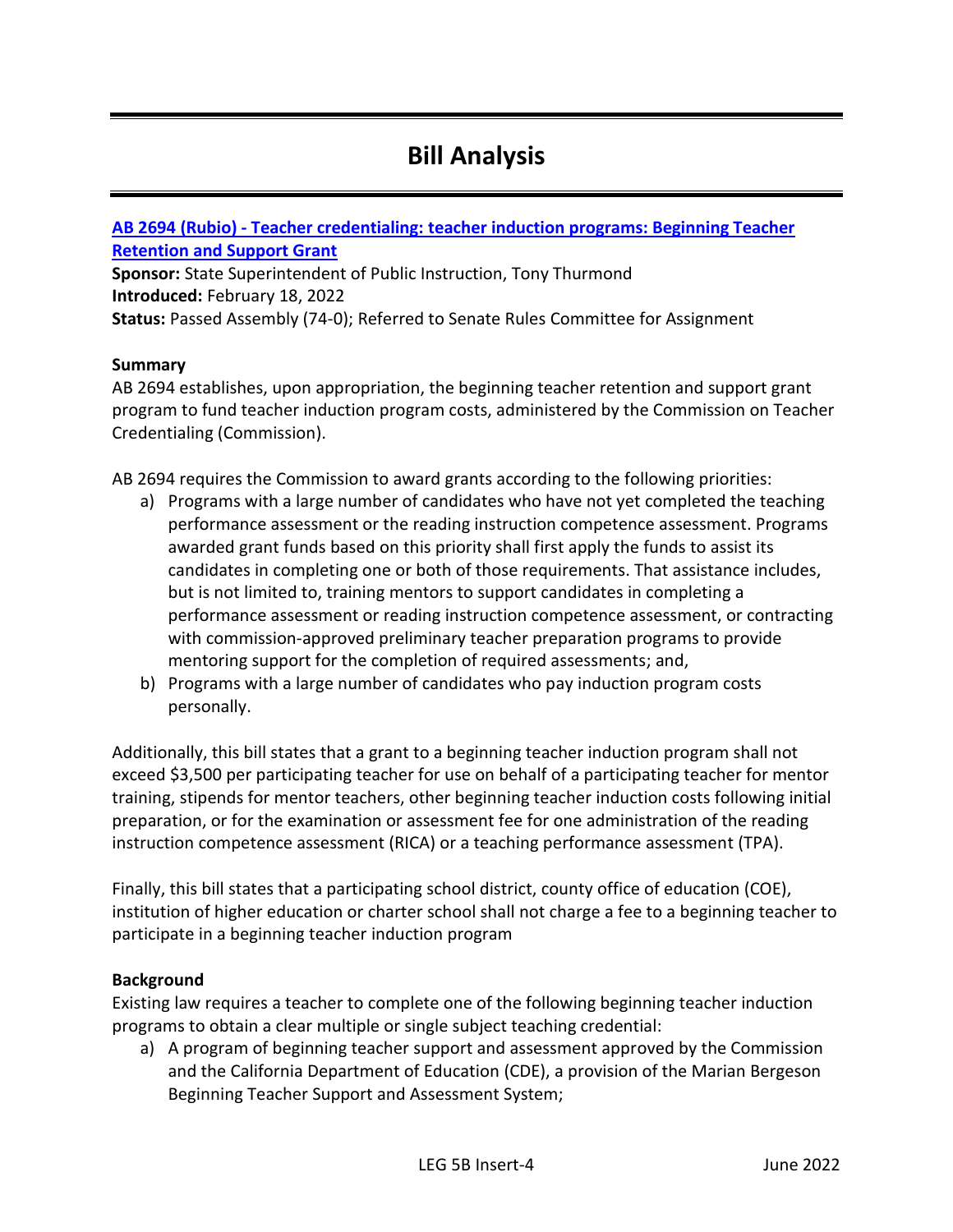- b) An alternative program of beginning teacher induction that is provided by one or more local educational agencies and has been approved by the Commission and the CDE on the basis of initial review and periodic evaluations of the program in relation to appropriate standards of credential program quality and effectiveness that have been adopted by the Commission, the CDE, and the state board; or
- c) An alternative program of beginning teacher induction that is sponsored by a regionally accredited college or university, in cooperation with one or more local school districts, that addresses the individual professional needs of beginning teachers and meets the Commission's standards of induction.
- d) Complete a teaching performance assessment (TPA) and the reading instruction competence assessment (RICA).

During the COVID-19 pandemic, the Governor, through an executive order, delayed the requirement for teacher credential candidates to pass the TPA and the RICA due to school and testing site closures. These teacher credential candidates were authorized to receive their preliminary teaching credential and are required to pass the TPA and RICA prior to earning a clear teaching credential.

The Commission's internal data shows that in 2020-21 over 11,000 preliminary credentials were issued to candidates who had not completed the RICA, a TPA, or both. Preliminary data for the 2021-22 year shows over 5,000 candidates were issued a preliminary credential who had not completed one, or both assessment requirements.

With the implementation of the Local Control Funding Formula (LCFF), teacher induction programs no longer receive categorical program funding. Instead, funding for teacher induction has been rolled into the funding that is allocated via the LCFF. Since the 2009 onset of flexible funding provisions, several Commission-approved programs have become inactive or withdrawn due in part to the end of per-participant funding.

This year the Commission completed a survey of Commission-approved induction programs and received 131 responses out of 174 programs. Of the survey respondents, 18% of LEA sponsored induction programs reported that they charged fees to induction participants. This is up from 11.5% of LEA sponsored induction programs that reported charging fees in 2014-15. Respondents reported the per-year fees range from \$1,000 to \$4,500, which reflects an increase since 2014-15 when respondents reported that per year fees ranged from \$390 to \$3,350.

#### **Analysis**

The teacher shortage has been an issue for several years, and the COVID-19 pandemic has only exacerbated the problem. As stated above, there is a very large cohort of preliminary credential holders who need to complete their assessments in order to clear their credential. These beginning teachers are currently in their first and second year of teaching, completing their induction program. Many will need additional support to pass the RICA, TPA, or both. This bill's intent is to create a grant program to provide funding to induction providers so that they can better support their candidates in clearing this credentialing hurdle.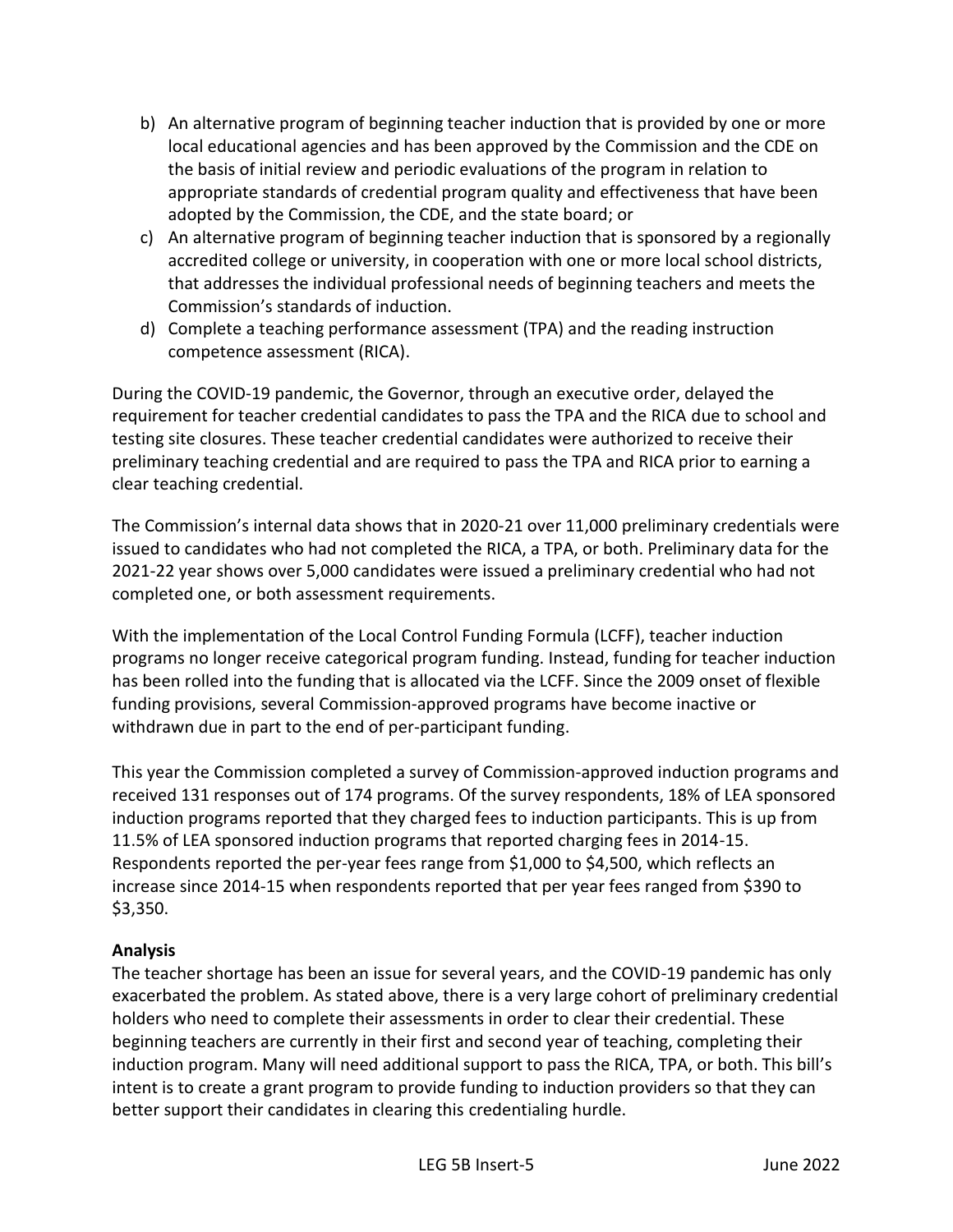#### **Prior Legislation**

AB 2171 (Rubio) of the 2019-20 Session, would have prohibited, commencing with hiring for the 2021-22 school year, a school district, COE, or charter school from charging a beginning teacher a fee to participate in a beginning teacher induction program. This bill was held in the Assembly Education Committee.

AB 410 (Cervantes) of the 2017-18 Session, would have prohibited, commencing with hiring for the 2017-18 school year, a school district, COE, or charter school from charging a beginning teacher a fee to participate in a beginning teacher induction program. This bill was held in the Senate Appropriations Committee.

AB 141 (Bonilla) of the 2015-16 Session, would have prohibited commencing with hiring for the 2016-17 school year, a school district, COE, or charter school from charging a beginning teacher a fee to participate in a beginning teacher induction program. This bill was vetoed by the Governor.

#### **Fiscal Impact**

Of the State's 254 teacher preparation programs, 174 have induction programs. We would expect most, if not all these programs to apply for this grant. That would be a large project to administer and monitor and require dedicated staff. CTC Staff estimate it would require at least two full time staff, one consultant and one AGPA. With costs at \$291,000 annually. The proposed state budget for 2022 includes funding for 5 grant-related staff positions in the Governor's Budget Proposal, they could absorb this work with no additional costs.

#### **Organization Positions**

*Support* State Superintendent of Public Instruction, Tony Thurmond

*Opposition* None

#### **Staff Recommendation**

Staff recommends that the Commission support the legislation.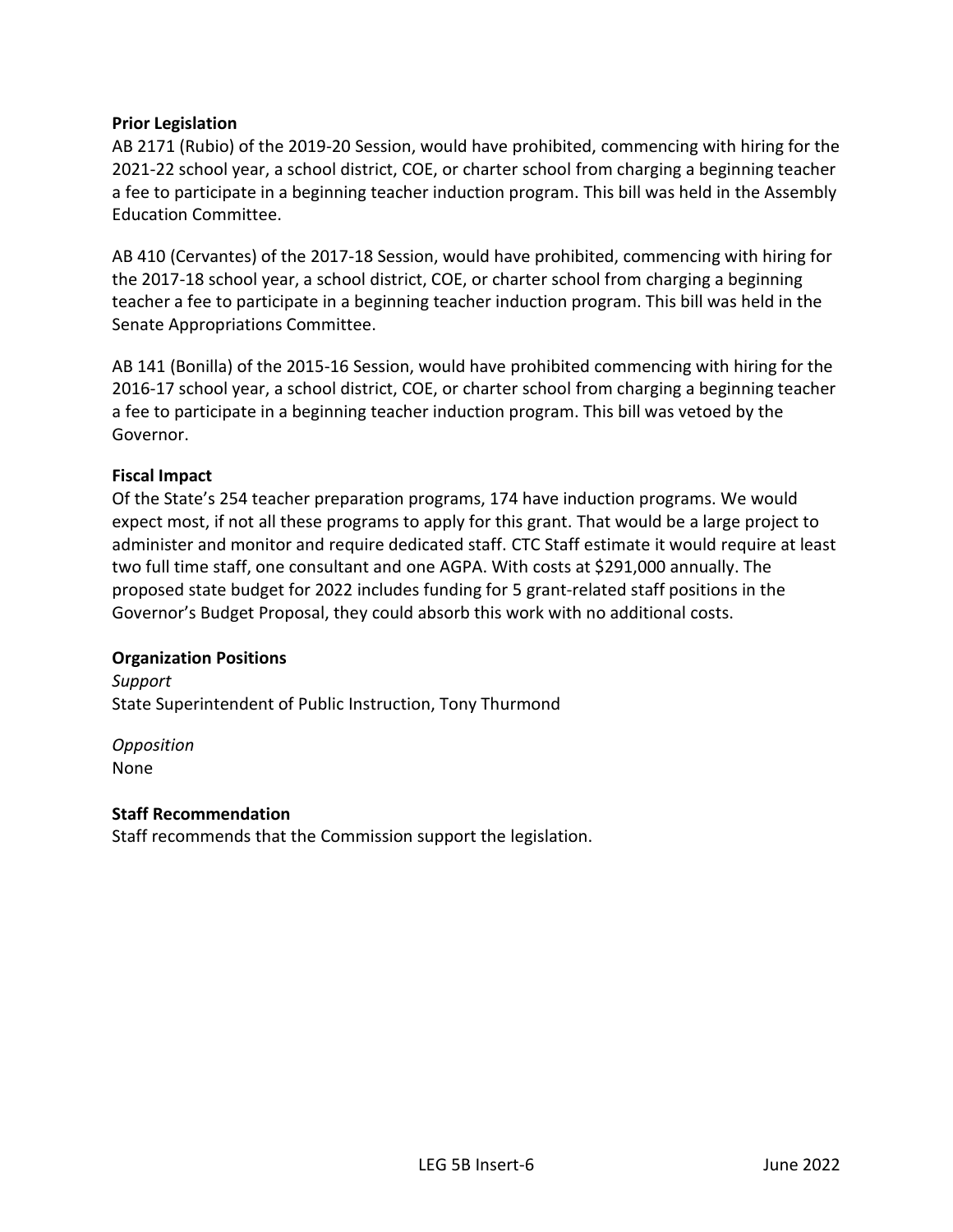#### **Appendix**

#### **May 3, 2022, version of SB 1487**.

#### **SECTION 1.**

Section 44223 is added to the Education, to read:

#### **44223.**

(a) (1) The commission shall develop a survey no later than July 1, 2023, for purposes of collecting data from teachers of local educational agencies *resigning their positions or electing not to accept a teaching assignment for the upcoming school year, including data on whether or not they are* exiting the profession.

(2) In developing the survey pursuant to paragraph (1), the commission shall gather input from education stakeholders.

(b) On and after the commencement of the 2023–24 school year, a local educational agency shall administer the survey developed by the commission within 15 days of a teacher of the local educational agency exiting the profession. *resigning their position or electing not to accept a teaching assignment for the upcoming school year.*

(c) A local educational agency shall report the results of surveys administered pursuant to subdivision (b) to the commission on an annual basis.

(d) (1) The commission shall prepare an annual report that compiles the data provided pursuant to subdivision (c), submit the report to the department and the Legislature, and post the report on its internet website.

(2) A report to be submitted to the Legislature pursuant to paragraph (1) shall be submitted in compliance with Section 9795 of the Government Code.

(e) It is the intent of the Legislature that the data from the surveys shall be used to examine future statewide investments on teacher recruitment and retention efforts.

(f) For purposes of this section, "local educational agency" means a school district, county office of education, or charter school maintaining kindergarten or any of grades 1 to 12, inclusive.

#### **Section 2.**

If the Commission on State Mandates determines that this act contains costs mandated by the state, reimbursement to local agencies and school districts for those costs shall be made pursuant to Part 7 (commencing with Section 17500) of Division 4 of Title 2 of the Government Code.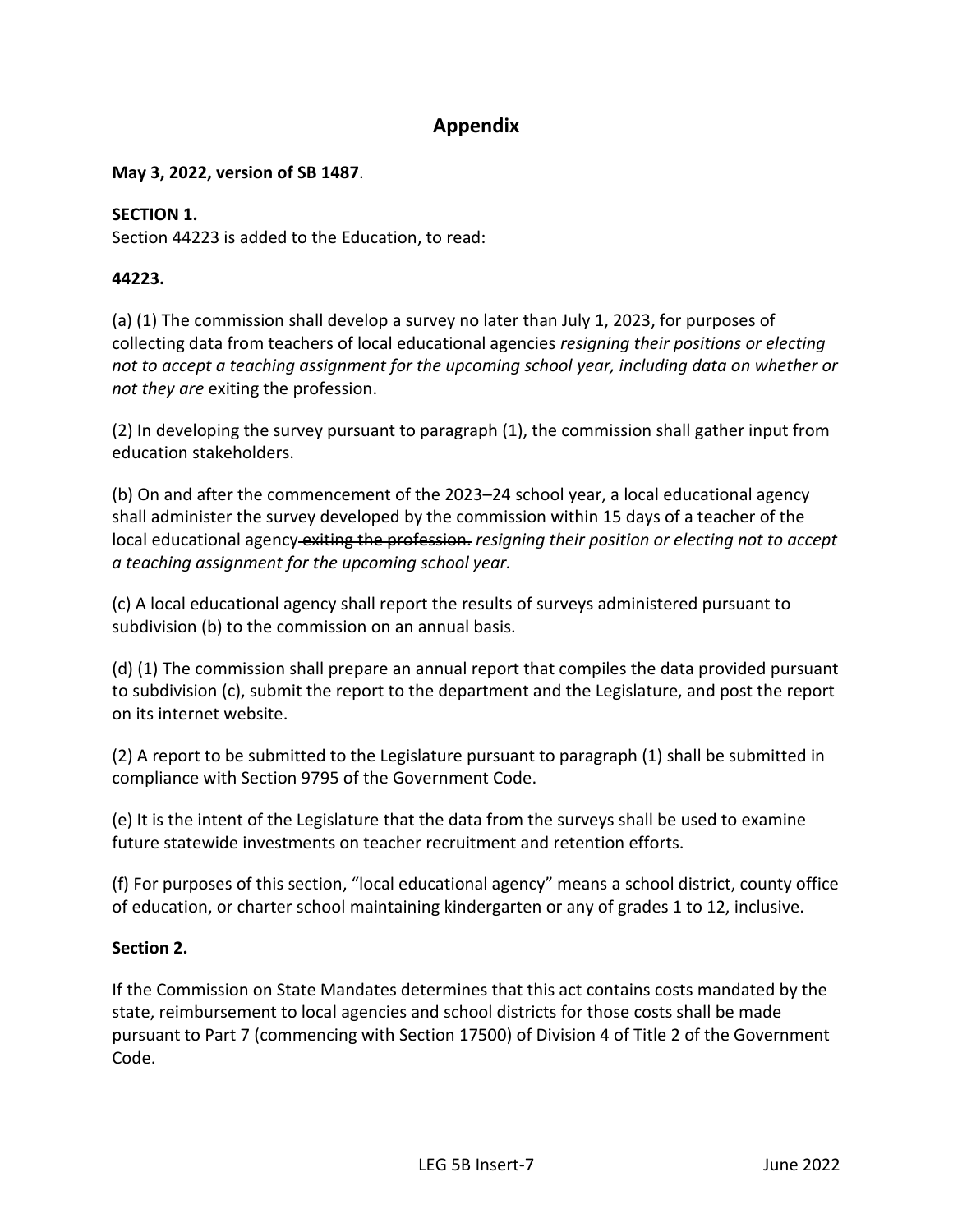#### **May 19, 2022, version of AB 2694**

#### **Section 1.**

Section 44259.4 is added to the Education Code, to read:

#### **44259.4.**

(a) For the 2022–23 fiscal year, the sum of one hundred fifty million dollars (\$150,000,000) *Subject to an appropriation in the annual Budget Act or another statute for its purposes, the Beginning Teacher Retention and Support Grant Program* is hereby appropriated from the General Fund to *established under the administration of* the Commission on Teacher Credentialing for purposes of the Beginning Teacher Retention and Support Grant Program pursuant to this section. This funding shall be available for encumbrance until June 30. 2027.

(b) (1) A grant to a beginning teacher induction program shall not exceed three thousand five hundred dollars (\$3,500) per participating teacher.

(2) A beginning teacher induction program receiving a grant shall use these funds on behalf of a participating teacher for mentor training, stipends for mentor teachers, other beginning teacher induction costs following initial preparation, or for the examination or assessment fee for one administration of the reading instruction competence assessment or a teaching performance assessment.

(3) A beginning teacher induction program may use these funds to contract with commissionapproved preliminary teacher preparation programs to provide mentoring support for the completion of required assessments.

(4) A participating school district, county office of education, charter school, or institution of higher education shall not charge a fee to a beginning teacher to participate in a beginning teacher induction program.

(5) Notwithstanding paragraphs (2) and (3), an institution of higher education that is awarded grant funds shall first use the grant funds to waive tuition fees for the candidate.

(c) A grant recipient shall not use more than 5 percent of a grant award for program administration costs.

(d) The commission shall award grants according to the following priorities:

(1) Programs with a large number of candidates who have not yet completed the teaching performance assessment or the reading instruction competence assessment. Programs awarded grant funds based on this priority shall first apply the funds to assist its candidates in completing one or both of those requirements. That assistance includes, but is not limited to, training mentors to support candidates in completing a performance assessment or reading instruction competence assessment, or contracting with commission-approved preliminary teacher preparation programs to provide mentoring support for the completion of required assessments.